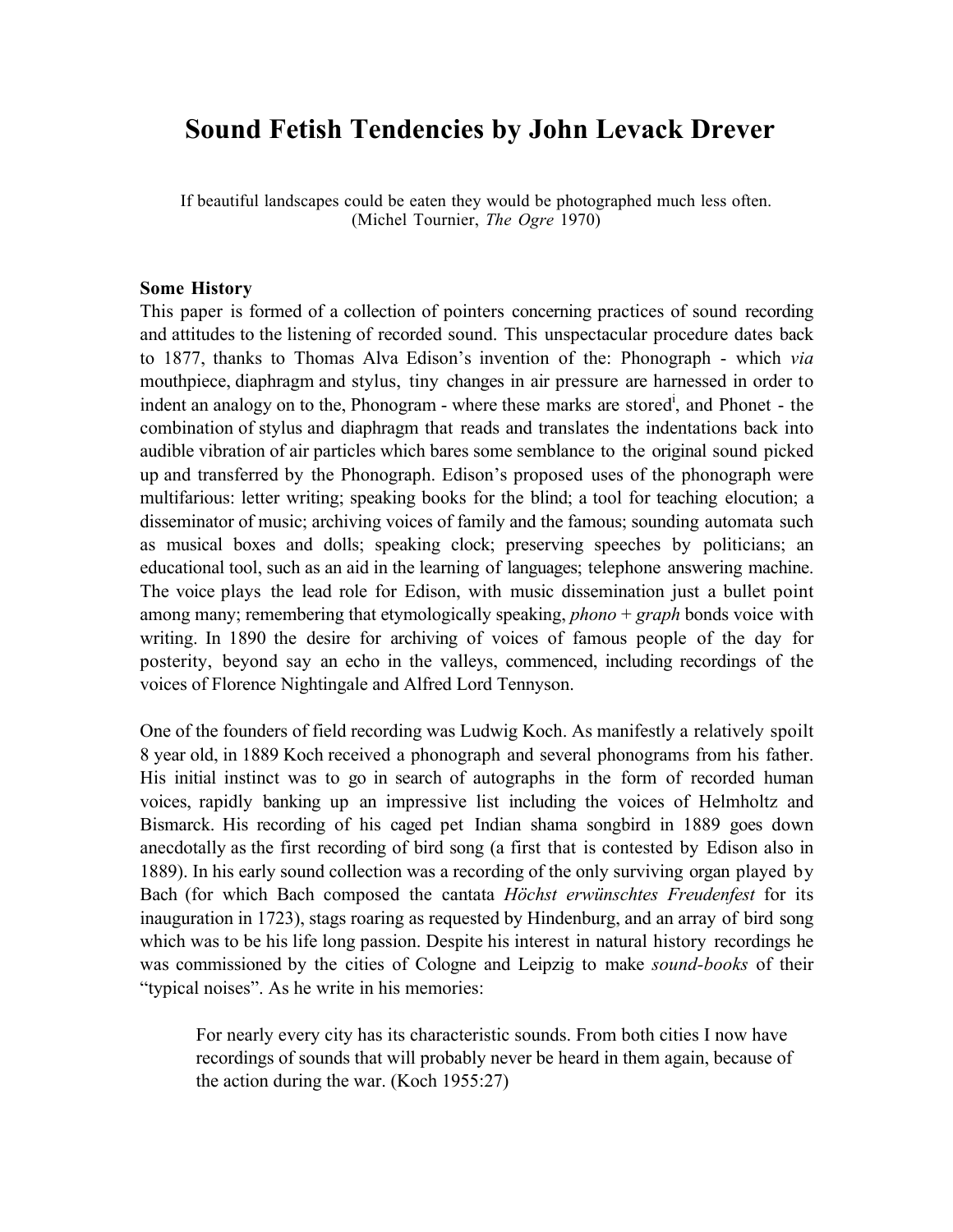The Nazi regime was to destroy most of this pre-war collection. Immigrating to London in 1936, he quickly set to work on creating a *sound-book* on British wild birds. Neville Chamberlain, it was asserted spent too much time listening to Bird song with Koch instead of to the threatened people of Czechoslovakia (Koch 1955:41). *Sound-books* were Koch's chosen medium for the distribution of his work. As well as his British bird *soundbooks* he created: *Hunting by Ear* (1937) in collaboration with D.W.E. Broch, which details in edited field recordings and text the sounds of fox hunting and in particular the sophisticated acoustic communication between huntsman and hound, and *Animal Language* (1938) in collaboration with Julian Huxley, which as the title suggests explains *what animals are saying*. The second 78rpm in this *sound-book* presents the sounds of the African savannah, which is quite a feat, since all the recordings were made in Regent's Park and Whipsnade.

Koch is one of a handful of  $20<sup>th</sup>$  Century pioneering phonographers who have dedicated their life to field recording. Other prominent figures in the history of environmental sound recording, spanning disciplines from film sound design, radio drama, documentary film, ethnography, soundscape studies, ornithology, ambient music and *musique concrète* include: Bernie Krauss, Luc Ferrari, R. Murray Schafer, Beatrice Harrison, Humphrey Jennings, James Fassett, Pierre Schaeffer, Wendy Carlos, Karl-Birger Blomdahl, Steven Feld, Walter Ruttman, Walter Murch and Carl Weismann.

The term *Phonographie* was coined by the French *musique concrète* composer François-Bernard Mâche (Mâche 1993), actuating the notion of 'sound photography' hand in hand with the action of 'writing with sound'. In the past few year there has been a massive proliferation in the numbers of those engaged in field recording and editing as an art form, as open-air takes preference over armchair. Call it soundscape composition, anecdotal music or phonography, there are now as wide a range of approaches and compositional intentions than there are those active in the field. In my opinion, common to them all however is an irrational attitude over the ontology of recorded sound, put more crudely: 'recorded sound valued in particular for having something to do with reality'.

### **Phantoms**

The phonograph was born out of and into a culture obsessed with the occult. Science alone could not fully explain Edison's talking device to the Boston *hoi polloi* of the late 1870s, often falling to the world of the magical for explanation. Even the artifice of the séance was adopted in marketing demonstrations.<sup>ii</sup> In a demonstration by the Edison Company in 1887 it was reported that:

Bells rung, drums beat, noises natural and unnatural were heard, a cabinet revolved and flashed fire, and a row of departed skulls came into view. (Davis 1999:64)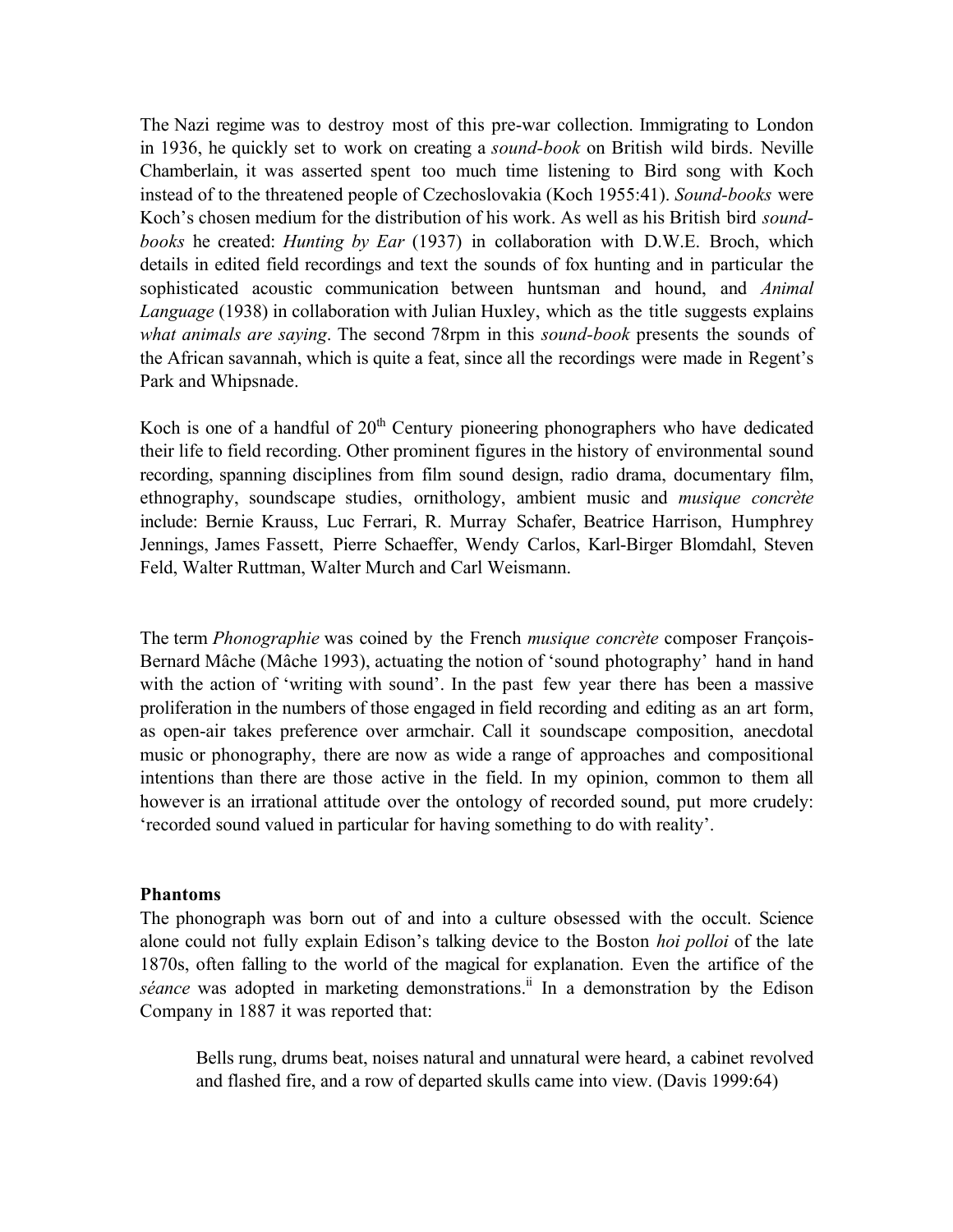A perennial icon in this matter is that of Nipper the dog, a global trademark that can be seen on most high streets and record collections today. In 1899 the Gramophone Company (the leading gramophone record making and distributing company of its day) purchased a painting of a dog and an Edison-Bell cylindrical phonograph, which was to become the 'His Master's Voice' trademark, also known as 'The Talking Dog'. Nipper. depicted in the painting, had lost his master, the landscape artist Mark Henry Barraud, and was being looked after by Francis Barraud. Francis, who painted the picture, imagined that the dog's attention had been captured by his dead master's voice emanating from the horn of the phonograph - there is also a speculation that in the original the dog is sitting on his master's coffin. This image replaced The Gramophone Company's previous trademark of the Recording Angel: "an angel with a quill pen sitting on a disc and drawing a groove around himself" (Dearling 1984:50). Michael Taussig considers the image of the faithful Nipper and the horn, symbolises "the naturalness of the mimetic faculty in a technological age" (Taussig 1993:210) and reinforces the salient magical ontology of the phonograph.<sup>iii</sup>

Electroacoustically mediated sound's presence - although to the eye is dislocated from its original sounding body, spectrally compressed and spatially reduced through the media's recording and/ or transmission and playback process - is still a physically multidimensional haptic experience, as the fluctuating air pressure impacts on one's body; putting into play the notion of hearing as touching from a distance.<sup>iv</sup> Loudspeakers may be concealed to the eye, rendering a recording a semblance of the 'real', which may in turn penetrate deeply into the psyche.

The anthropologist Edmund Carpenter names the phenomenon of voices being "freed from flesh, capable of instant transportation anywhere" (Carpenter 1976:11) via electronic media, in particular radio, as 'Angelization'. From his fieldwork observations in New Guinea he notes:

Elvis Presley's voice and face are popular in many parts of New Guinea, but neither he nor any of the other stars whose songs many of the young know by heart have ever set foot on this island. They are truly stars: pure spirits whose very purity makes them environmental and therefore immediately acceptable. (Carpenter 1976:151)

The phenomenologist Maurice Merleau-Ponty writes:

If a phenomenon - for example a reflection or a breath of light wind - is only presented to one of my senses, it is a phantom, and it only gets close to a real existence if by chance, it became capable of speaking to the other senses, like the wind when it is made visible through the upheaval of the countryside. (Chion  $1993:50$ <sup>v</sup>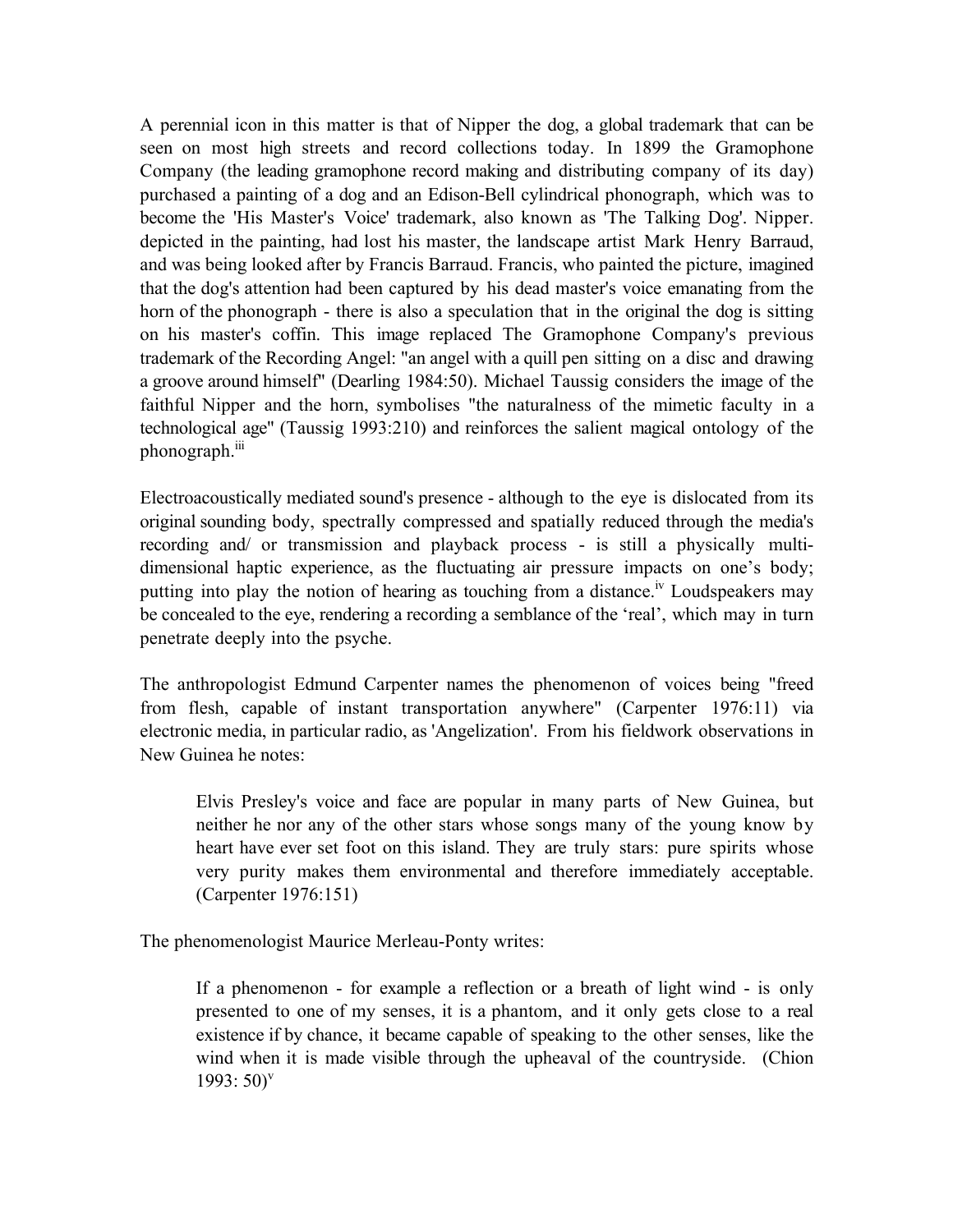Thus, Merleau-Ponty posits that all acousmatic experience may be rationally perceived as a phantasmal experience: that is if you ignore the visual cues such as the vibrations on the membrane of the loudspeaker.

Recognising the phantasmal quality of the disembodied pre-recorded voice, Morton Feldman set up a particular relationship with 'living' and 'dead' voices in *Three Voices* [*for Joan La Barbara*] composed in 1982. The work is scored for two recorded sopranos and one live one. As a composer who wrote almost exclusively for live instrumentalists the appearance of two pre-recorded electroacoustic voices in this work is significant. In the original performance all voices were that of Joan La Barbara. The pre-recorded voices are untreated and all three voices in the live performance are balanced. Joan's three voices inhabit the acoustic space of the performance arena together, blending the living with the dead. The analogy is taken further as Feldman regards the two loud speakers as tomb stones for his recently departed friends: one for the artist Mark Rothko, the other for the poet Frank O'Hara (who wrote the text in *Three Voices*).

Pointing back to our pre-industrial days, Walter Ong in his treatise on the impact of the development of speech, writing and print on culture, writes:

Sound cannot be sounding without the use of power. A hunter can see a buffalo, smell, taste, and touch a buffalo when the buffalo is completely inert, even dead, but if he hears a buffalo, he had better watch out: something is going on. In this sense, all sound, and especially oral utterance, which comes from inside living organisms is 'dynamic'. (Ong 1999:32)

It has become a preverbal thinking that if an object is emanating sound it is sufficient evidence to confirm that it is animate; no sound implies that the object is dead. For Ong "sound is indicative of here-and-now activity" (Ong 1967:113). We can observe these vestiges of *primitivism* in product design today where sounds are intentionally introduced to denote the functioning of an appliance to the user, although the actual process of the appliance may not produce sound as a by-product. Product designers have found out through error that if for example a microwave oven becomes silent during a set programme it is often considered broken by the user and is consequently broken by the user, as they force the appliance's door open.

Ong takes the idea of "sound implies animate" further, on relating the notion of presence with that of hearing the human voice, be that live or pre-recorded:

One cannot have voice without presence, at least suggested presence. And voice[…] being the paradigm of all sound for man, sound itself thus of itself suggests presence. Voice is not inhabited by presence as by something added: it simply conveys presence as nothing else does. (Ong 1967:114)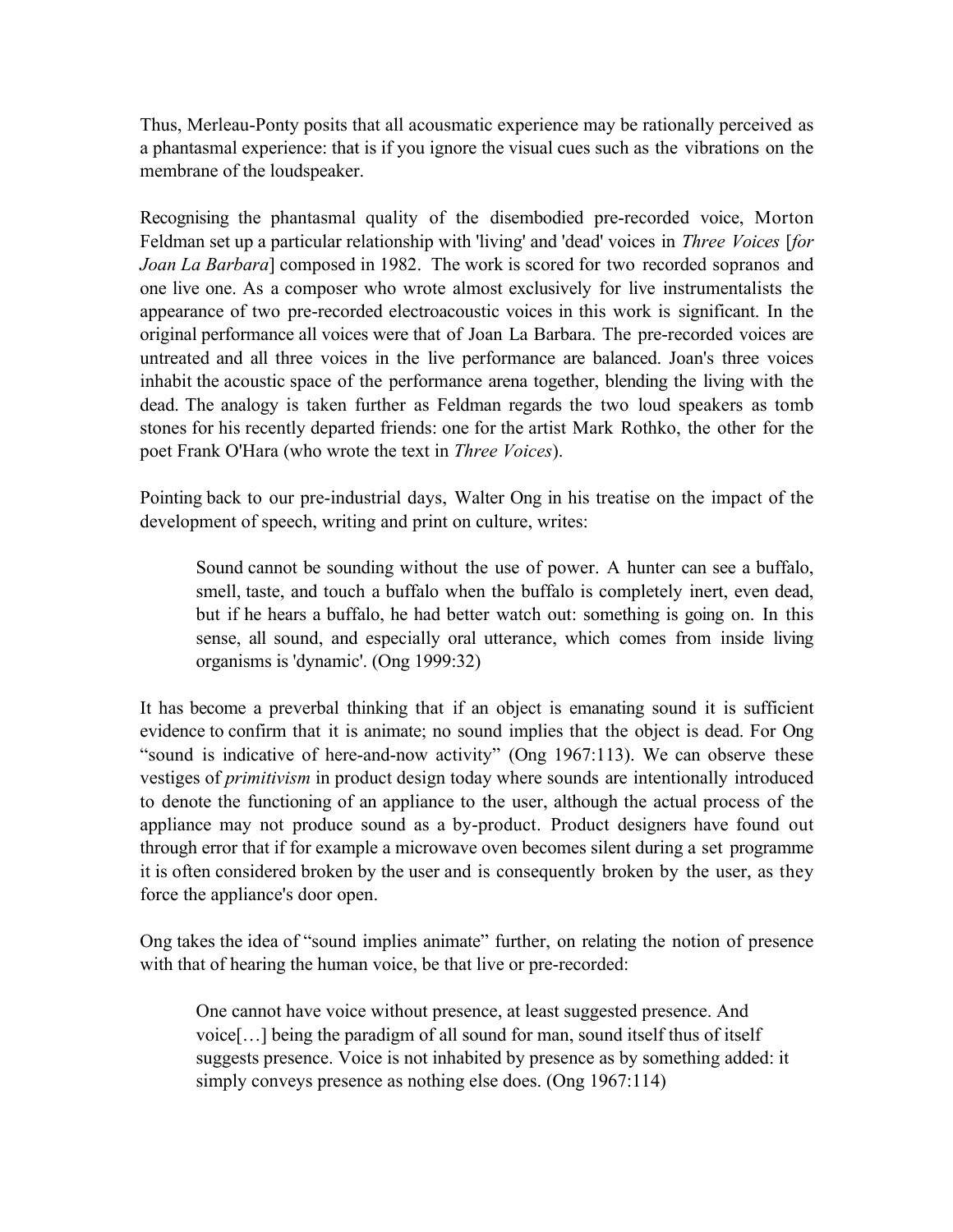Sigmund Freud's investigations into the causes of the emotion that has been classified as 'the uncanny' (*unheimlich*), picks up on a range of examples. These include:

"doubts whether an apparently animate being is really alive" (Freud 1998:157) "whether a lifeless object might not be in fact animate" (Freud 1998:157) the idea of the double (*Der Doppelgänger*) familiarity yet simultaneously estrangement and irrationality

Combining these points we arrive at an awkward meeting point on the recognition of hearing one's own disembodied voice through playback. Carpenter points out one such case in point from his ethnographic work:

When they [the Highlanders of New Guinea] first see pictures of themselves or hear recordings of their voices... It's as if they had vomited up an organ; they cover their mouths, almost as a delayed reflex, trying to prevent this loss. (Carpenter 1976:114)

## **Cause or Effect**

Michel Chion, who edited and refined the *Traité des Objects Musicaux* in the *Guide des Objets Sonore* (1983) pejoratively named his colleagues who incessantly referred to their sound-object's history in their compositions as *fetishists*:

The composers of the GRM tended to Fetishisms, which have to do principally with focussing attention on the sources of the sounds and the means where by they are produced, where as the sounds themselves are what really count, and they can be made in any and every way. (Chion 1993:53)

In his *musique concrète* composition manifesto, *L'Art des sons fixes* (1991) Chion dictates that, "the composer makes a complete distinction between sounds and their source...[having] got rid of the presence of the cause." (Chion quoted in Cutler 1994: 12)

However *fetishist* causal approaches to composition (i.e. those that have not endeavoured to purify there sounds of their cause) may be, the listener will always ask upon grasping a sound: 'What is its source?' It seems to be locked into our cognitive system to ask such questions. Trevor Wishart, a leading UK based acousmatic composer, writes:

...in our common experience, we are more often aware of the source of a sound than not and studies of behaviour and aural physiology would suggest that our mental apparatus is predisposed to allocate sounds to their source. We can see in a very crude way how this ability was essential for our survival in the period before our species came to dominate this planet. One needs to be able to differentiate between harmless herbivores and dangerous carnivores...(Wishart 1996:130)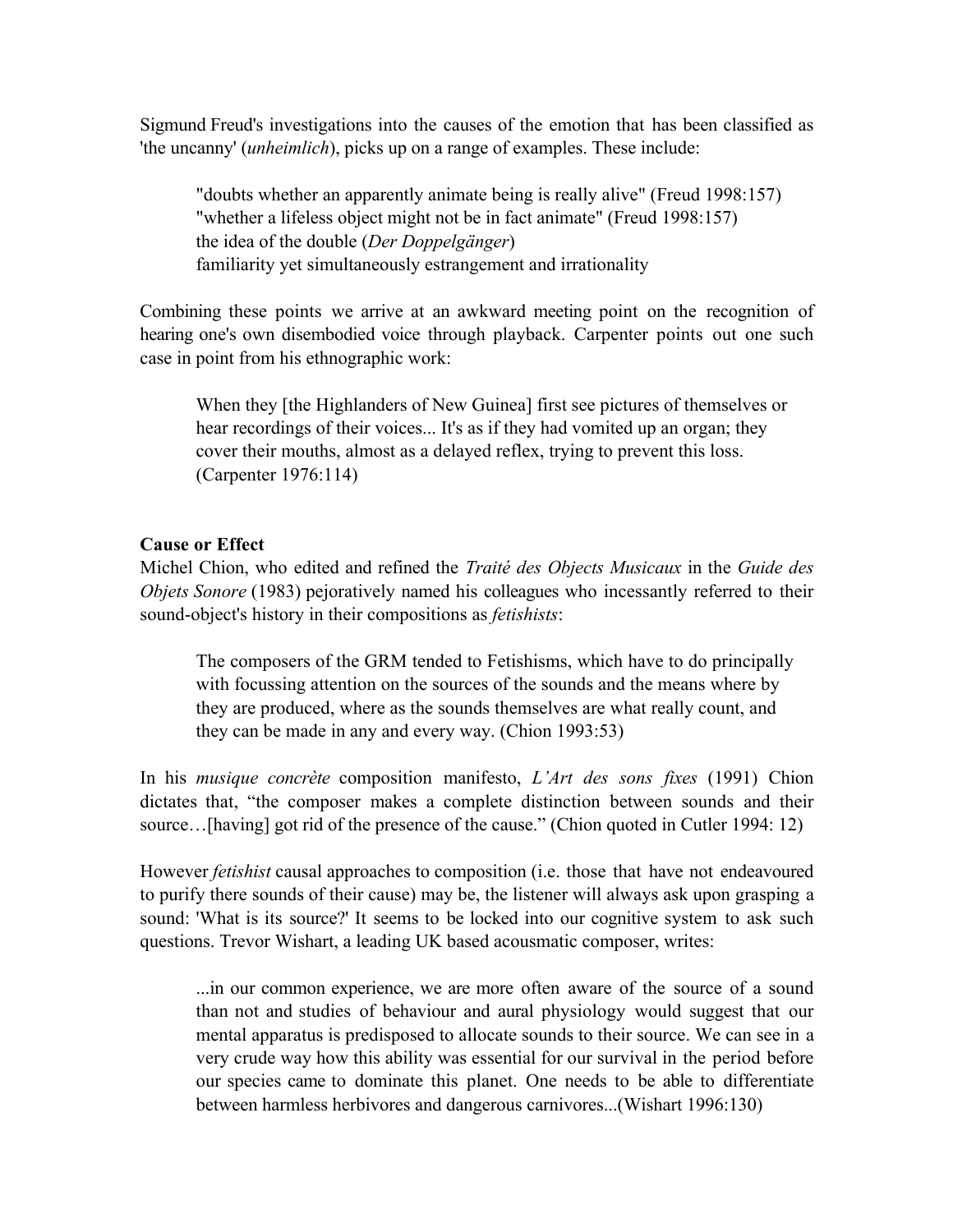Wishart sees the exciting potential for the acousmatic composer to exploit our primordial listening system:

Thus when we are sitting in the concert hall listening to the Beethoven symphony the landscape of the sounds is the orchestra. When we are sitting in our living room listening to a recording of the Beethoven symphony the landscape of the sounds remains the orchestra. The loudspeaker has in effect allowed us to set up a virtual acoustic space into which we may project an image of any real existing acoustic space such as that of the concert hall or, for example, in the case of a wildlife recording, that of a wood at night. The existence of this virtual acoustic space, however, presents us with new creative possibilities. The acoustic space which we represent need not be real and we may in fact play with the listener's perception of landscape. (Wishart 1996:136)

There is a debate as to whether sound recording is a science of reproduction or an art of representation. The film theorist and semiotician Christian Metz recognises that:

Auditory aspects, providing that the recording is well done, undergo no appreciable loss in relation to the corresponding sound in the real world. (Metz 1980:29)

Film theorist Rick Altman, on the other hand argues for the important role of the information that is added or lost through the recording process of sound:

The variable introduced by sound's material heterogeneity, along with the system constituted to record (that is, represent) it, lie at the very heart of film sound. Though they may constitute distortions for the sound engineer, the marks of the sound narrative and the recording process that appear as part of any sound record constitute the very text of the sound analyst, the fundamental signs of the sound semiotician, the basic facts of the sound historian. (Altman 1992:30)

### **Sound Artist as Vivisectionist**

We may hold the projection of recorded sound as an act of reanimation and transplantation. Sound born and born-again into fresh time and space, experienced anew at the moment of reception. The sonic artist regarded not as taxidermist master of slight-ofhand illusion, rather vivisectionist master over life and death, time and space. When sound is electroacoustically dislocated from its autochthonal habitat – no longer *in situ* – transported to alien locations, it is recontextualised, physically and semantically transformed, creating different dialogues between itself and its surrounding resonating and signifying environment. The authority of the artist stipulating what will and will not be included, filtering through, and/ or imposing, the artist's own inherent or adopted ideologies and systems of representation over the soundscape. The artist inscribes herself/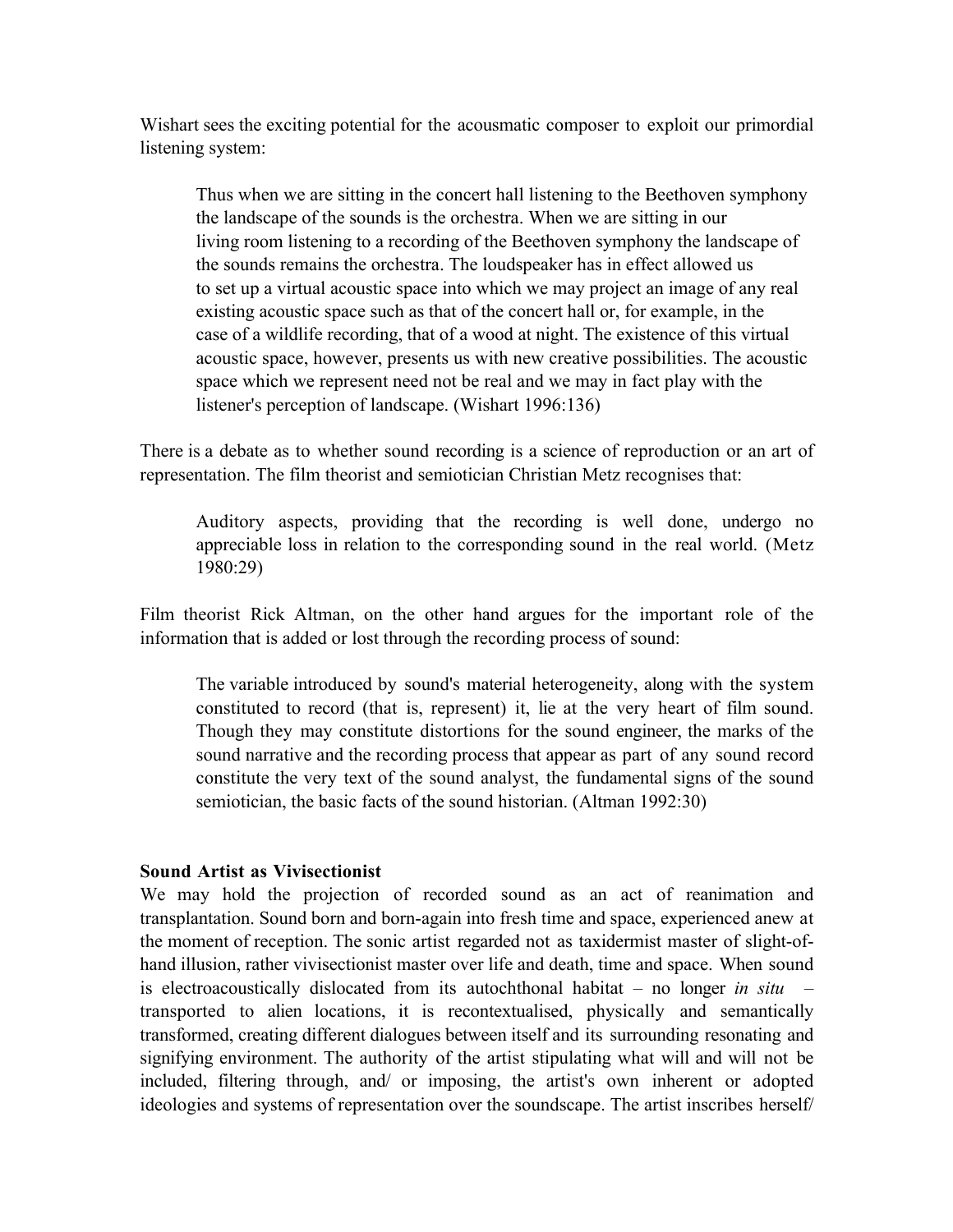himself deeply into the 'web' of the soundscape, and like Benjamin's surgeon, "abstains from facing the patient man to man" (Benjamin 1992:226-27).

On considering power relations, photography bares some pertinent parallels to phonography. Sontag on relating the camera to the gun writes:

There is something predatory in the act of taking a picture. To photograph people is to violate them, by seeing them as they never see themselves, by having knowledge of them they can never have; it turns people into objects that can be symbolically possessed. Just as the camera is a sublimation of the gun, to photograph someone is a sublimated murder - a soft murder, appropriate to a sad, frightened time. (Sontag 1984:14-15)

Jean Baudrillard displaces notions of representation in mechanical reproduction further, articulating his experience as a practising photographer as well as a cultural theorist he remarks:

...it is a process of capturing things, because objects are themselves captivating. It's almost like trapping things - like trying to catch the primitive dimension of the object, as opposed to the secondary dimension of the subject and the whole domain of representation. It's the immanent presence of the object, rather than the representation of the subject. (1997:33)

Reflect on this, from the work of Carpenter again:

Throughout New Guinea it is commonly feared that if one's name or image falls into the hands of the enemy, he may use it mischievously. Sorcerers believe they can render even the mightiest helpless by naming, or injure another by introducing his likeness into an unpleasant situation. A sorcerer who possesses any part of his victim, anything once him – hair clippings, footprints, etc. – has him at his mercy. (Carpenter 1976:149)

What Carpenter had observed from his own ethnographic fieldwork had been classified by the eminent Victorian writer Sir James Frazer in his classic 'armchair' research of religion, magic, superstition, mythology and primitive rituals in World's cultures, *The Golden Bough: A Study in magic and Religion* (1922), as sympathetic magic. Frazer divides sympathetic magic (the Law of Sympathy) into two categories: contagious magic (the Law of Contact) and homoeopathic<sup>vi</sup> Magic (Law of Similarity).

Contagious magic's principle is: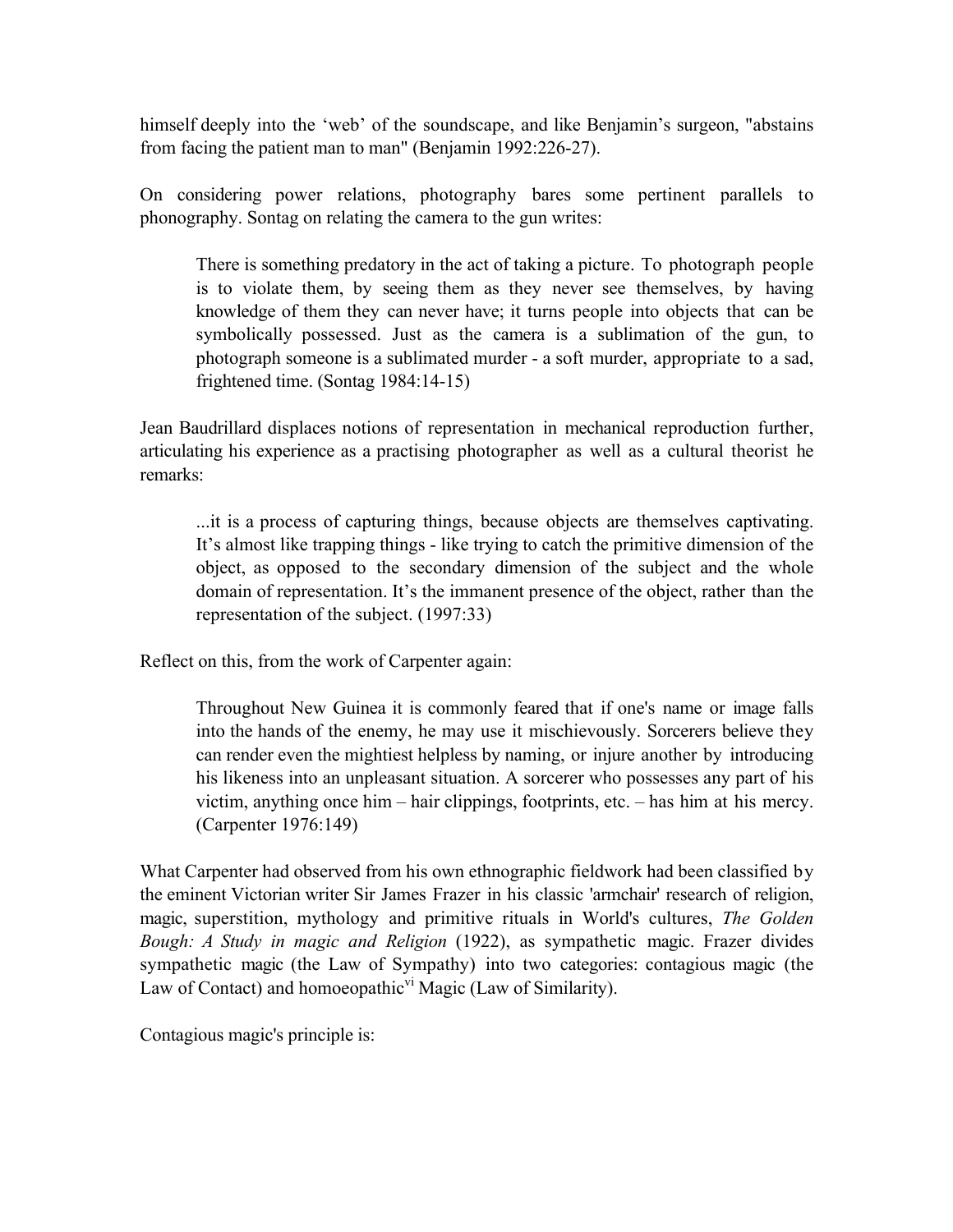That things that have once been conjoined must remain ever afterwards, even when quite dissevered from each other, in such a sympathetic relation that whatever is done to one must similarly affect the other. (Frazer 1967:49)

Frazer notes that Contagious Magic could be achieved, it was believed, through severed parts of humans such as teeth, hair and placenta, and even accomplished through the impressions left by a body in sand or earth. He is proud to note that the superstition of 'injuring footprints you injure the feet that made them', was global and alive and well in Europe. That is why some of us make our beds when we get up in the morning.

Homoeopathic Magic, in a sense part of the same continuum as Contagious Magic's tenet, is when:

The magician infers that he can produce any effect he desires merely by imitating it (Frazer 1967:14)... the most familiar application of the principle is that like produces like is that attempt which has been made by many peoples in many ages to injure or destroy an enemy by injuring or destroying an image of him, in the belief that, just as the image suffers, so does the man, and that when it perishes he must die. (Frazer 1967:16)<sup>vii</sup>

In Michel Tournier's sinister novel *The Ogre* (1970) the protagonist Abel Tiffauges becomes obsessed with photographing images and recording sounds of children. Tiffauges values such media for its capacity to hi-jack the object recorded both magically (i.e. sympathetic magic) and imaginary, in order for him to *possess,* for a moment, those children (Tournier 2000:100).

For it is plain that photography is a kind of magic to bring about the possession of what is photographed. Anyone who is afraid of having his or her photograph 'taken' is only showing the most elementary common sense... One cannot avoid comparison with the painter, who works openly, patiently and patently laying down on the canvas, stroke by stroke, his own feelings and personality. The act of photography, on the other hand, is instantaneous and occult, like the wave of a magic wand transforming a pumpkin into a coach, or a maiden who is awake into one who is asleep. The artist is expansive, generous, centrifugal. The photographer is miserly, greedy, avid and centripetal. (Tournier 2000:93)

But for me, though I do not reject the power of magic, the object of the act of photography is something greater and higher. It consists in raising the real object to a new power - the *imaginary power*. A photographic image, which is indisputably an emanation of reality, is at the same time consubstantial with my fantasies and on a level with my imaginary universe. Photography promotes reality to the plane of dream... The lens is the narrow gate through which the elect,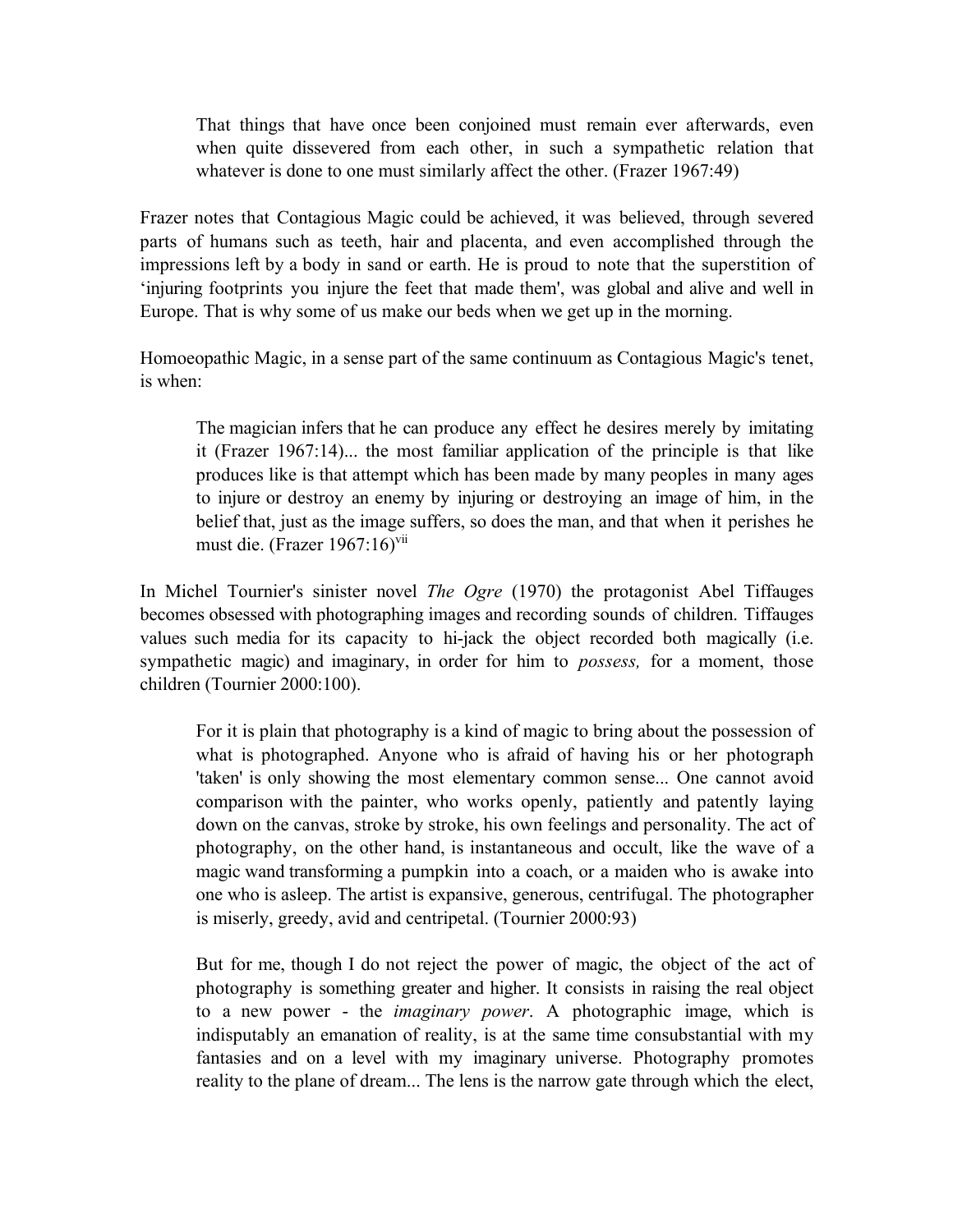those called to become gods and heroes *possessed*, make their secret entry into my inner Pantheon. (Tournier 2000: 93-4)

William Burroughs, feeding off the public paranoia caused by covert surveillance techniques used in the Watergate Affair of 1972 proposes:<sup>viii</sup>

By playing back my recordings ... when I want and with any changes I wish to make in recordings, I become God for this locale. I affect them. They cannot affect me. (Burroughs in Odier 1989:19)

Tuning into the notion of Sympathetic Magic from first hand experience he goes on to write:

I have frequently observed that this simple operation - making recordings and taking pictures of some location you wish to discommode or destroy, then playing recordings back and taking more pictures - will result in accidents, fires, removals, especially the last. (Burroughs in Odier 1989:18)

## **Conclusion**

As a practising phonographer myself, I struggle with these irrational issues, so much so that although drawn to composing with the sounds around us, my motivation has been impeded by my mind's blurring and questioning of reality, representation and power relations. I sympathise with the now retired war photographer Don McCullin, as he tries to explain his feelings on sharing a house with his life's work:

I published a book a few years ago and I called it, *Sleeping with Ghosts*, because I know that when I'm in my house and I'm down one end of it asleep, down the other end there's all these filing cabinets with this raucous noise going on down there. I mean, obviously it sounds to you as though I'm slightly barking, but I'm not. I'm totally in control of myself, and hopefully, I'll try and play some part in my destiny. But I know that living in that house, there is some mischief going on, down where those filing cabinets lie. You can't have that material, that energy in a house or in a place, without something going on down there. (John Tusa interview, BBC)

On my first public voicing of my feelings, (at Hör upp! Hey Listen! Conference on Acoustic Ecology 1998, The Royal Swedish Academy of Music) the chair of my session, the Québécois soundscape composer Claude Schryer, said into my ear: "John, you have an immature attitude, and the sooner you stop worrying about these issues your music will be much better". Slightly taken aback by this comment, I soon received more sympathetic responses from other listeners of my talk, who very much shared my feelings, in some cases more so.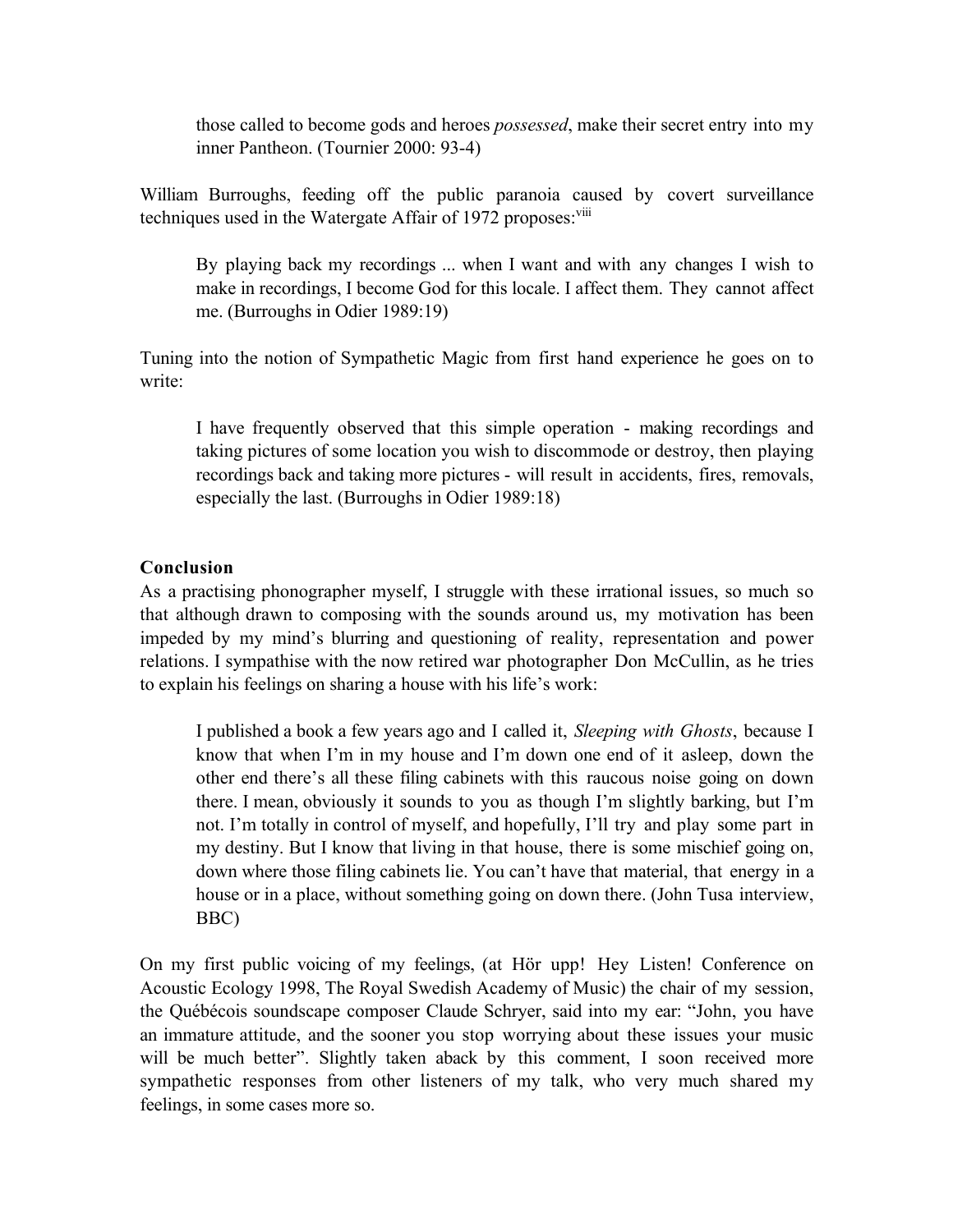On a commercial take, Steven Feld, who has produced a commercial CD, *Voices of the Rainforest* (1991), of the songs, voices and environment of Papua New Guinea asks similar questions:

Once you record something, do you imagine that you have an inalienable right to do whatever you want with it forever without consultation? Or if you paid somebody a few bucks to record them at one point in time, do you own their voice for all time? What's the nature of your moral, legal, aesthetic, and political responsibility to them over the course of time? (Feld 1999:18)

But it is not for me it is not just an issue of fair trade, I find it hard to reconcile my artistic practice with the vestiges of my inherited essentialist readings of reproduced sound;<sup>ix</sup> sympathising with Barthes as he writes: "I see only the referent, the desired object" (Barthes 1988:7). In response to my questioning I have been prompted by artist and theoreticians, retorting: 'What is it to compose, if it is not to appropriate and interpolate objects, concrete and conceptual, from our world', moreover, 'has not the musician throughout history, and trans-culturally been grouped with the thief?' Perhaps with the proliferation of digital media those essentialist vestiges in me will decline and I will acknowledge a semantic as well as etymological relationship between 'phony' and 'phoney'.

Although some of the conjectures I have referred to reside far from my personal position and every day experience, I do strongly adhere to Taussig's evaluation of mimesis, which draws from Frazer's Laws of Sympathy. That is:

The wonder of mimesis lies in the copy drawing on the character and power of the original, to the point whereby the representation may even assume that character and that power. (Taussig 1993:xiii)

Where I was feeling the weight of some kind of cultural responsibility on my shoulders others were seeing electronic media as liberating themselves and society in general from the shackles of semiotic fixity, augmenting the field of play. Baudrillard expresses this point:

I'm interested in seeing technology as an instrument of magic or of allusion - an illusion of the world, but also a positive kind of illusion or play of illusion. Perhaps this is the ultimate way of playing with reality. (Baudrillard in Zurbrugg 1997:38)

The French new wave film director Jean-Luc Godard offers us another way of looking at it, when asked at which pole, from fiction to documentary, he started in his filmmaking process, he answered: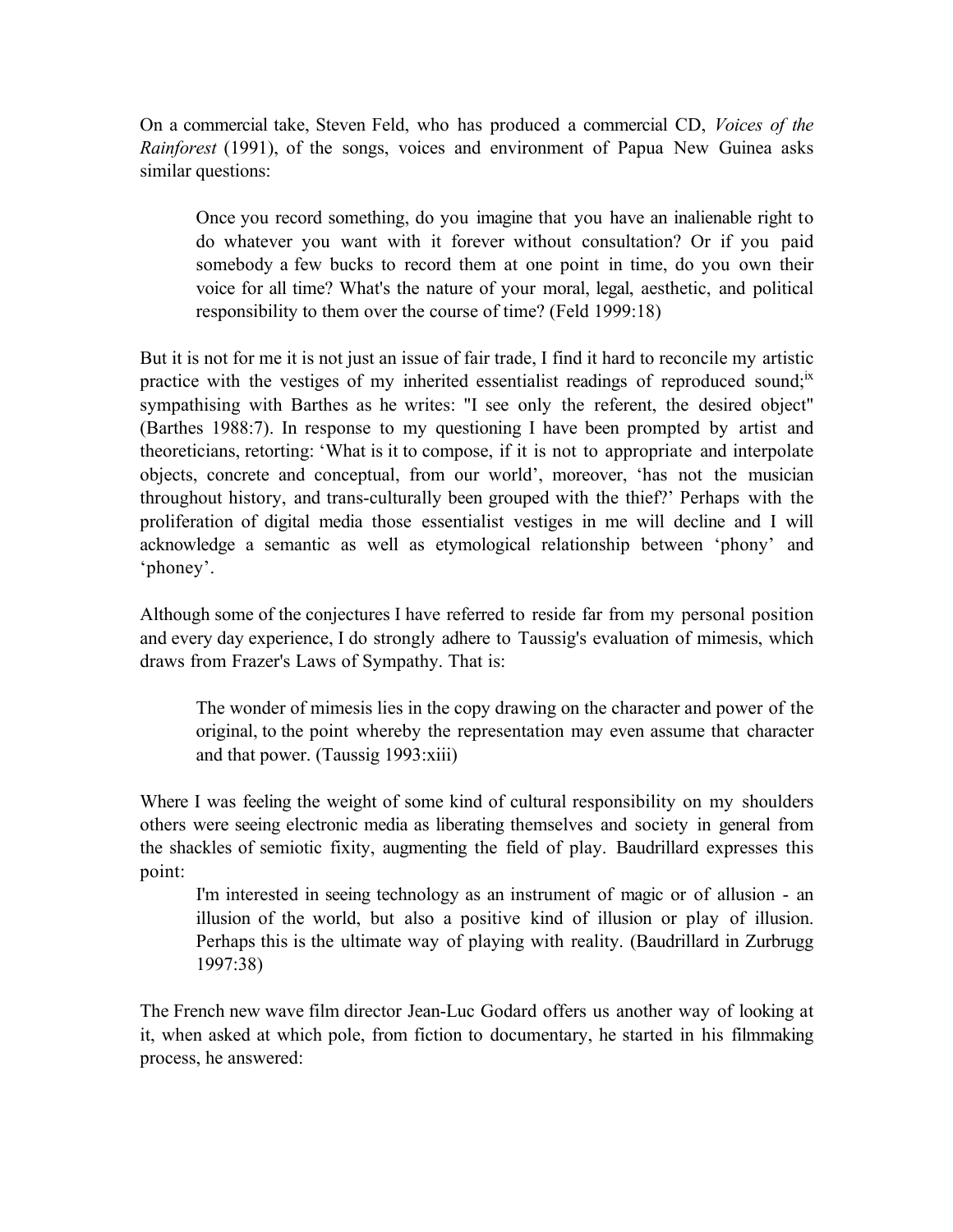...from documentary, I think, in order to give it the truth of fiction... (Godard 1986:181)

Generally speaking, reportage is interesting only when placed in a fictional context, but fiction is interesting only if it is validated by a documentary context. (Godard 1986:192)

Perhaps if I want my work to improve I do need to take to heart Schryer's guidance, embracing Hillel Schwartz proposition, as he writes in an attempt at a summing up in his cultural critique *The Culture of the Copy: Striking Likenesses, Unreasonable Facsimiles* (1996):

Some may say that the twins, the Doppelgängers, the self-portraits, the Second Nature, the seeing double, the copying, and the reenactments are the best evidence we have of the playfulness of human beings. I would agree, and strongly recommend the virtues of companionship, joyful imposture, irreverent ventriloquism, communion with animals, hide-go-seek, the uninhibited spread of art and ideas, the doing of history. (Schwartz 1996:378)

## **Bibliography**

Altman, R. (ed.) 1992 *Sound theory/ Sound practice*. London: Routledge Barthes, R. 1988 *Camera Lucida*. London: Fontana. Benjamin, W. 1992 *The Work of Art in the Age of Mechanical Reproduction*. In Illuminations. London: Fontana. Baudrillard, J. 1997 "Aesthetic Illusion and Virtual Reality" in Zurbrugg, N. (ed.), *Jean Baudrillard: Art and Artefact*. London: Sage, 1997, 19-27 Carpenter, E. 1976 *Oh, What a Blow That Phantom Gave Me!* Herts: Paladin Books Chanan, M. 1995 *Repeated Takes: A Short History of Recording and its Effects on Music*. London: Verso Connor, S. 2000 *Dumstruck: A Cultural History of Ventriloquism*. Oxford: Oxford University Press Cutler, C 1994 "Plunderphonia" in *Musicworks* 60, Fall 1994, 6-19 Davis, E. 1999 *TechGnosis: Myth, Magic and Mysticism in the Age of Information*. London: Serpent's Tail Dearling, R. & C. 1984 *The Guinnes Book of Recorded Sound: The Story of Recordings from the Wax Cylinder to the Laser Disc*. Middlesex: Guinness Superlatives Ltd Dellaira, M. 1995 "Some Recorded Thoughts on Recorded Objects" *in Perspectives of New Music* vol 33, Nos 1&2, 192-207 Feld, S. 1994 "From Schizophonia to Schismogenesis: On The Discourses and Commodification Practices of "World Music" and "World Beat"" in *Music Grooves* Keil, C. & Feld, S. (eds.), Chicago: The University of Chicago Press, 1994, 257-289 Feld, S. 1999. "Cultural Responsibility: Steven Feld interviewed by Robert Reigle" in *Resonance* Volume 7 Number 2. 1999, 18-22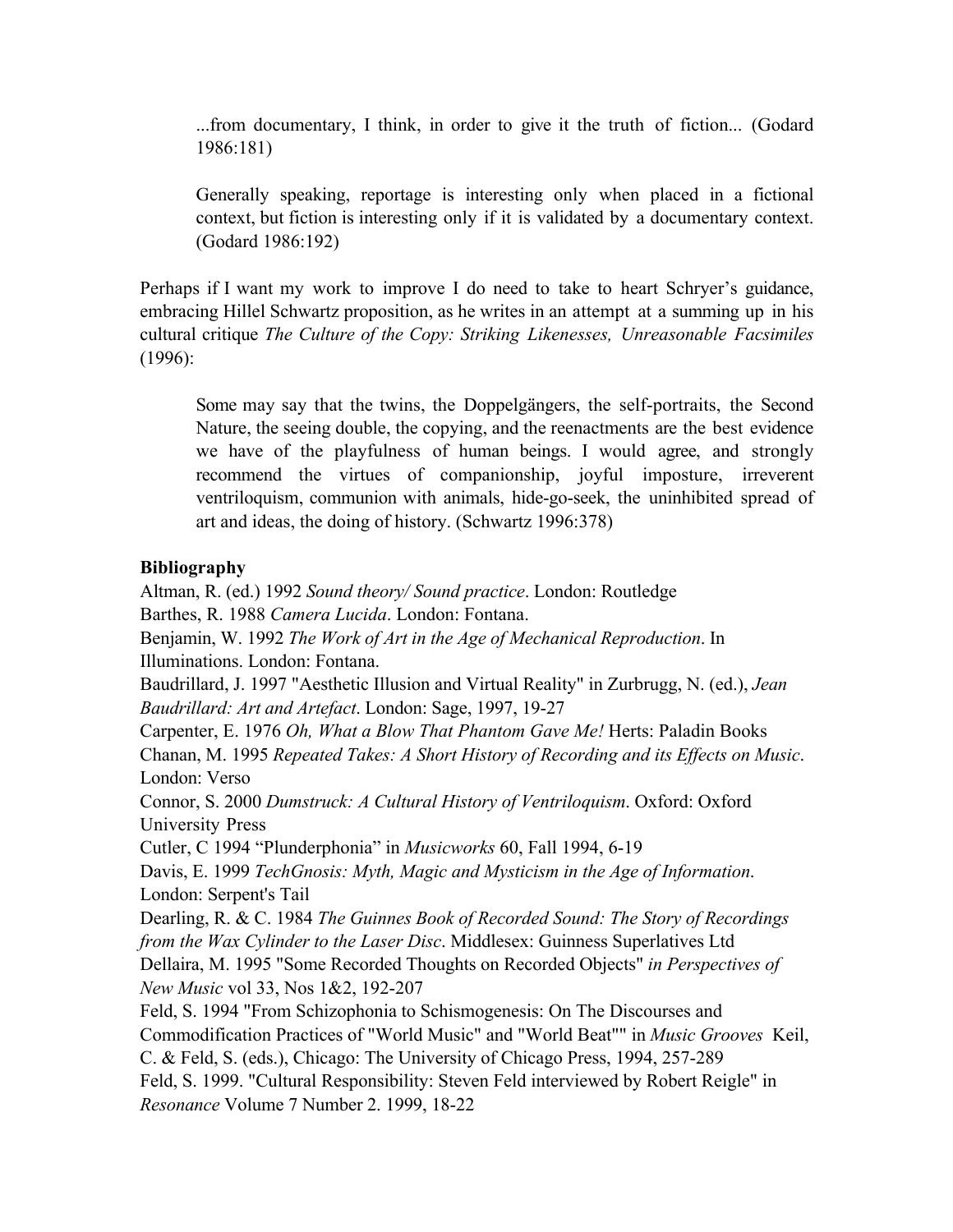Frazer J. G. 1967 *The Golden Bough: A Study in Magic and Religion*. London: MacMillan & Co. Freud, S. 1956 "The Uncanny" in *Literary Theory: An Anthology* Rivkin, J. & Ryan, M. (eds.), Oxford: Blackwell 1998, 154-67 Godard, J. L. 1986 *Godard on Godard*. London: Da Capo Press Koch, L. 1955 *Memoirs of a Birdman.* London: Phoenix House Ltd Mâche, F. B. 1993 *Music, Myth and Nature or The Dolphins of Arion*. Contemporary Music Studies: Volume 6, Switzerland: Harwood Academic Publishers McCullin, D. 1995 *Sleeping with Ghosts: A Life's Work in Photography*. London: Vintage Metz, C. 1980 "Aural Objects" in *Cinema/Sound* Altman, R. (ed.), Yale University, New Haven: Yale, French Studies, 1980, 24-32 Odier, D. 1989 *The Job: Interview with William S. Burroughs*. London: Penguin Books Ong, W. J. 1999 *Orality and Literacy: The Technologizing of the Word*. London: Routledge Ong, W.J. 1967 *The Presence of the Word: Some Prolegomena for Cultural and Religious History.* New Haven and London: Yale University Press Schwartz, H. 1996 *The Culture of the Copy: Striking Likenesses, Unreasonable Facsimiles*. New York: Zone Books Sontag, S. 1984 *On Photography*. Harmondsworth, Middlesex: Penguin Books. Taussig, M. 1993 *Mimesis and Alterity: A Particular History of the Senses*. London: Routledge Tournier, M. 2000 *The Ogre*. London: Penguin Books Zurbrugg, N. (ed.) 1997 *Jean Baudrillard: Art and Artefact*. London: Sage

Tusa, J. interviewing Don McCullin.

http://www.bbc.co.uk/radio3/playlists/2002janmar/johntusat0205.shtml (06/12/03)

-----------------------------------------------------------------------------------------------------------  $\overline{a}$ 

i Of which Edison regarded as a proto voice-mail.

ii For a detailed account of the metaphysics of the telephone and its genesis I refer you to Avital Ronell's *The Telephone Book: Technology, Schizophrenia, Electric Speech* (1989).

iii In *Mimesis and Alterity: <sup>A</sup> Particular History of the Senses* (1996), Michael Taussig unfolds an ethnography of 'His Master's Voice'.

<sup>Iv</sup> Evelyn Glennie, the profoundly deaf virtuoso percussionist, observed the haptic nature of sound being exploited at a concert of hers in Brussels:

The deaf were offered balloons to hold so they could feel the music through the vibrations. They were also sitting on wooden benches that had been rigged up for